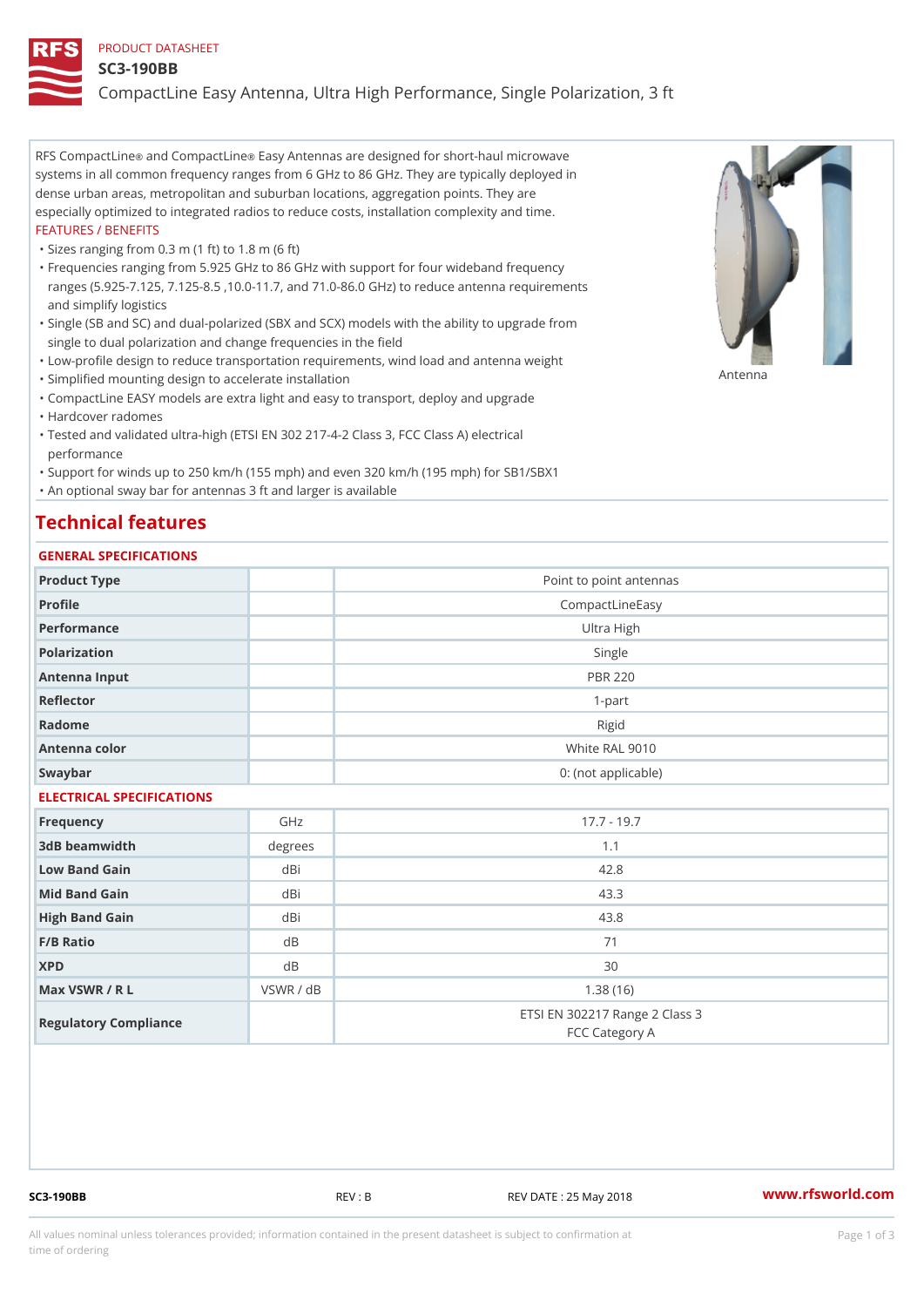## PRODUCT DATASHEET

### SC3-190BB

CompactLine Easy Antenna, Ultra High Performance, Single Polarizatio

| MECHANICAL SPECIFICATIONS                                                                         |              |                                                   |
|---------------------------------------------------------------------------------------------------|--------------|---------------------------------------------------|
| Diameter                                                                                          | ft $(m)$     | 3(0.9)                                            |
| Elevation Adjustment                                                                              | degrees      | ± 15                                              |
| Azimuth Adjustment                                                                                | degrees      | ± 15                                              |
| Polarization Adjustment                                                                           | degrees      | Single                                            |
| Mounting Pipe Diameter<br>minimum                                                                 | $mm$ (in)    | 89 (3.5)                                          |
| Mounting Pipe Diameter<br>maximum                                                                 | $mm$ (in)    | 114(4.5)                                          |
| Approximate Weight                                                                                | kg (lb)      | 18(40)                                            |
| Survival Windspeed                                                                                | $km/h$ (mph) | 252 (155)                                         |
| Operational Windspeed                                                                             | $km/h$ (mph) | 164 (102)                                         |
| <b>STRUCTURE</b>                                                                                  |              |                                                   |
| Radome Material                                                                                   |              | Rigid                                             |
| FURTHER ACCESSORIES                                                                               |              |                                                   |
| optional Swaybar                                                                                  |              | 1: SMA-SK-3 (1.35 m x Ø33 mm)                     |
| Further Accessories                                                                               |              | SMA-SKO-UNIVERSAL : Universal sway bar fixation l |
| MOUNTOUTLINE                                                                                      |              |                                                   |
| m m<br>$Dimension_A$<br>(in)                                                                      |              | 999 (39.33)                                       |
| m m<br>$Dimension_B$<br>(in)                                                                      |              | 375 (15)                                          |
| m m<br>$Dimen sion_C$<br>(in)                                                                     |              | 56(2.2)                                           |
| $Dim_$ $D -$<br>m m<br>89mm (3.5_in) Pi(pine                                                      |              | 379.5(14.9)                                       |
| $Dim_D - D -$<br>m m<br>$114$ m m $(4.5$ _ ir $)$ $R$ ii p $\geq$                                 |              | 392 (15.5)                                        |
| m m<br>$Dimension$ = E<br>(in)                                                                    | 79 (3)       |                                                   |
| m m<br>$Dimension_F$<br>(in)                                                                      | 182(7)       |                                                   |
| WINDLOAD                                                                                          |              |                                                   |
| Fs Side force<br>$max.$ @<br>survival $w \nmid N$ ( $ b$ )<br>speed                               | 1951 (326)   |                                                   |
| Fa Axial force<br>$max.$ @<br>survival wind (1b)<br>speed                                         | 2930 (659)   |                                                   |
| M Torque<br>$maximum$ @<br>N m<br>survival wind<br>$\dagger$ t)<br>I b<br>speed Nm (ft)<br>$1b$ ) | 1213 (895)   |                                                   |

SC3-190BB REV : B REV : B REV DATE : 25 May 2018 WWW.rfsworld.com